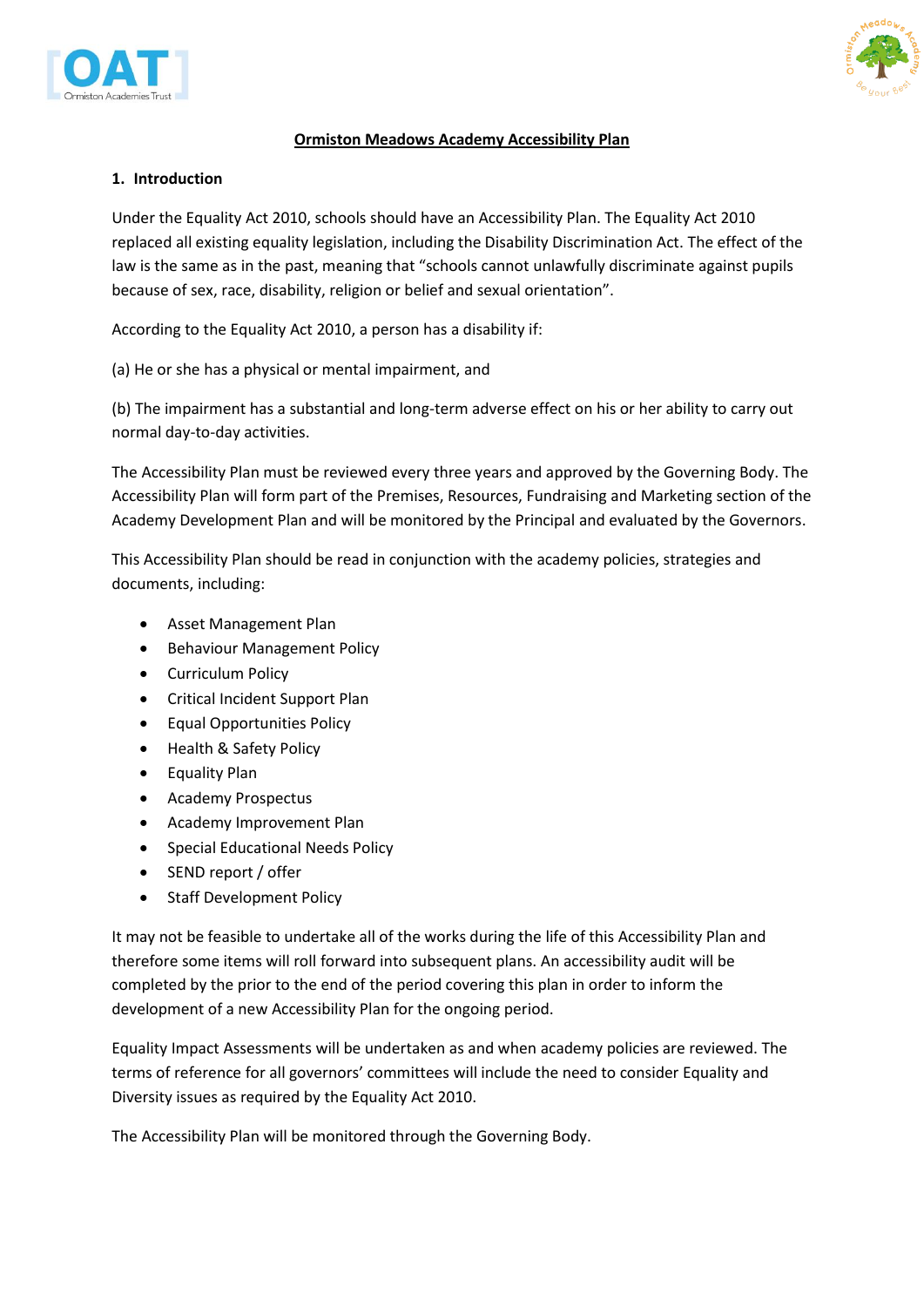



### **2. Aims and Objectives**

#### **Our Aims are:**

- To improve and maintain access to the **curriculum** for pupils with a disability to ensure that pupils with a disability are as prepared for life as other pupils; this covers teaching and learning and the wider curriculum of the academy such as participation in after-school clubs, enrichment activities and educational It also covers the provision of specialist or auxiliary aids and equipment which may assist these pupils in accessing the curriculum
- To improve and maintain access to the **physical environment** of the academy, adding specialist facilities as necessary – this covers improvements to the physical environment of the academy and physical aids to access education
- To improve and maintain **communication and the delivery of information** to pupils, staff, parents and visitors with disabilities; examples might include hand-outs, timetables, textbooks and information about the academy and academy events

#### **3. Current good practice**

#### **Curriculum**

- Inclusion of all pupils is a strength of Ormiston Meadows Academy, as noted by successive Ofsted inspections.
- Disabled pupils participate in all curriculum areas, including PE, and extra-curricular activities, including after-school and lunchtime clubs, and educational visits. Arrangements are made on an individual basis to ensure that pupils are able to access the activities they wish and the academy works with educational visit venues/ providers in applying Reasonable Adjustments to facilitate inclusion.

#### **Physical Environment**

- Ormiston Meadows has a Mainstream Specialist Hub for children with Physical Disabilities. The building is fully accessible, with wider corridors, accessible toilet/ changing facilities, and electronic doors in corridors. The academy has a well-equipped physiotherapy room, mobile hoists and charging facilities for powered wheelchairs.
- Classrooms are laid out to facilitate the inclusion of all pupils, with accessible resources, visual timetables and equipment required to maximise independence, including ICT, available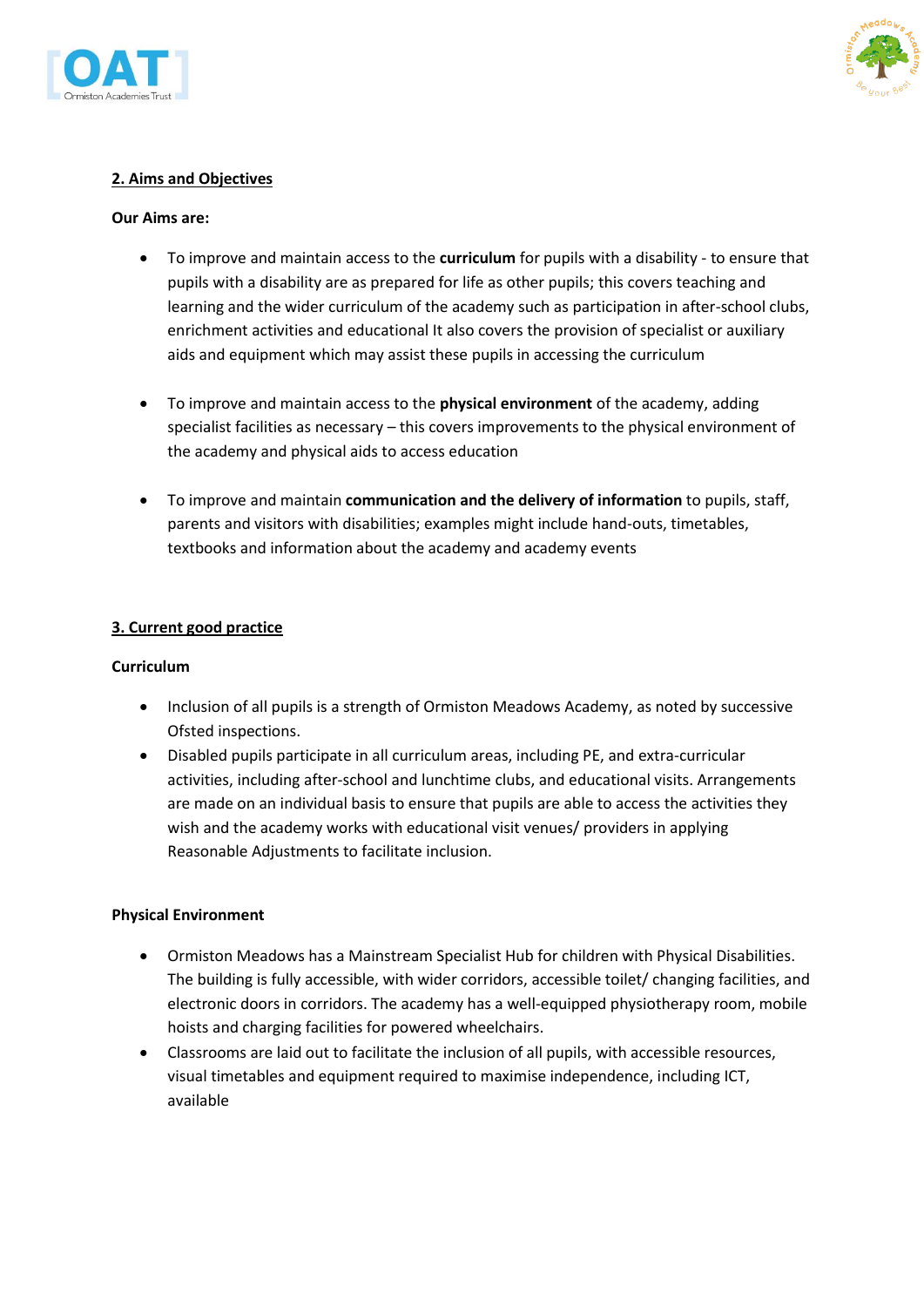



#### **Communication and Information**

- The Inclusion Team liaise closely with Parents/ Carers regarding the needs of individual pupils, and Individual Provision Maps, Risk Assessments and Personal Care Plans are drawn up where required. Home-school books, telephone contact and face-to-face meetings, including multi-agency meetings, are used to maintain this communication.
- The academy works closely with other agencies, including specialist teachers, Physiotherapy, Occupational Therapy, Speech & Language Therapy and Wheelchair Services. Wherever possible, appointments are held in school to minimise pupil absence. Follow-up programmes and strategies are implemented, following the advice of these agencies.
- Ormiston Meadows Academy offers support to other local schools in including pupils with physical disabilities.
- Different forms of communication are made available to enable all disabled pupils to express their views and to hear the views of others. There are Hearing Loops in both main halls. Staff have experience of using alternative and augmentative methods of communication, including PECs, symbols, ICT and signing. Information and reminders for parents are made available electronically as well as in paper-form, e.g. through Facebook/ Twitter.
- Staff consult with pupils and their parents regarding the best ways to enable them to access the curriculum. Pupils are taught strategies to enable them to become independent learners and to progress in their self-help skills.

### **4. Physical Environment / Access Audit**

- Ormiston Meadows Academy is a single storey building, built in the 1980s to be wheelchairaccessible. It has wide corridors and several access points from outside.
- On-site car parking for staff and visitors includes a dedicated disabled parking bay. Additional parking bays are required. The car-park has electronic gates, limiting access to the car-park to staff, taxis and parents who have been given an access fob in relation to their own or their child's needs. Access for other parties is via a call-button system.
- All entrances to the academy building are either flat or ramped. There are ramps available for access on/off the playground from all classrooms. However, some of these are narrow and require pupils to have adult supervision to negotiate them. There is an automatic door at the back of the academy building for independent access to the playground.
- The main entrance features a secure lobby and has been fitted with a low reception hatch and electronic doors.
- There are disabled toilet facilities available near EYFS/Year 1 (which has an over-head hoist tracking system, a changing bench, shower and laundry facilities), between Key Stage 1 and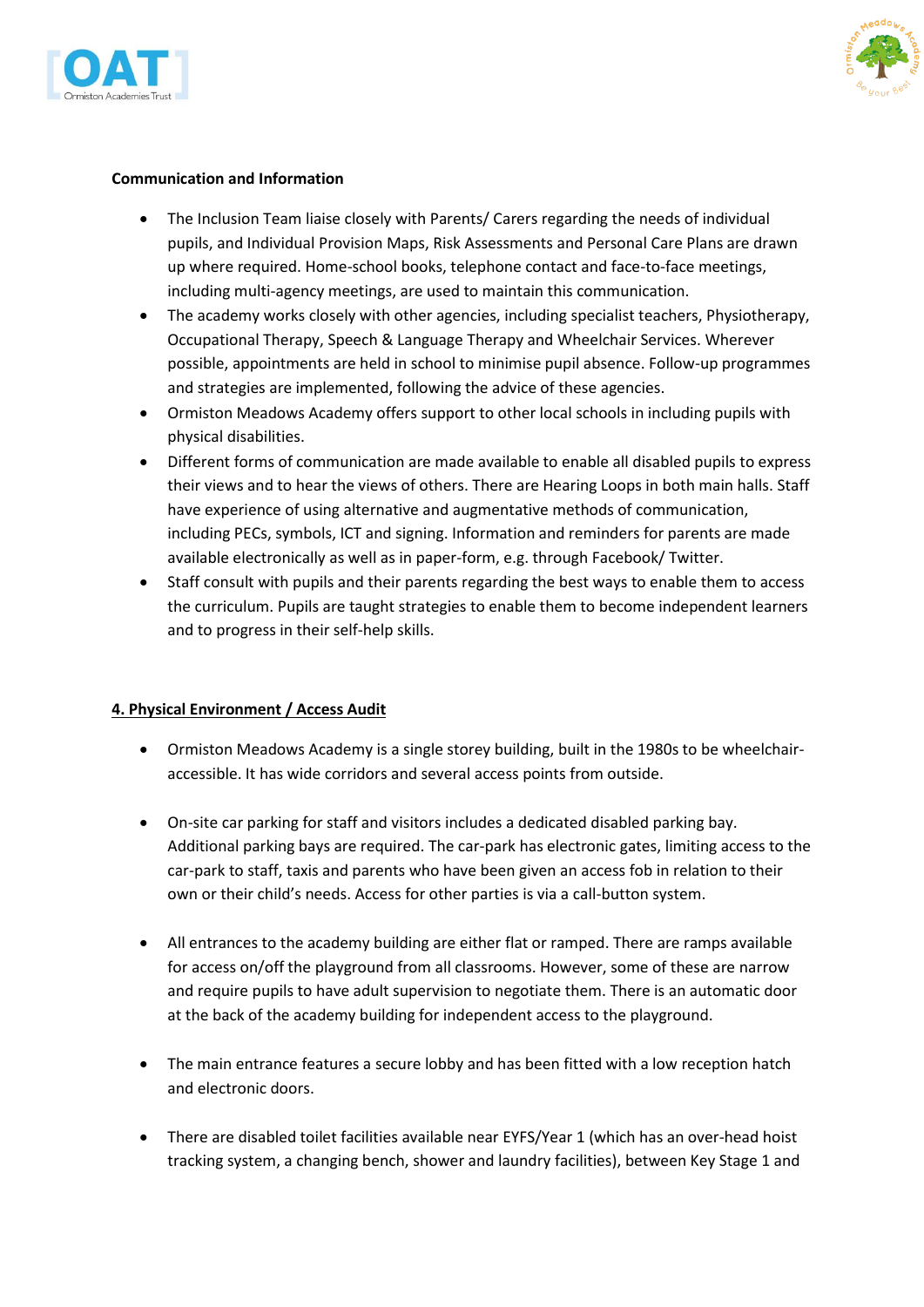



Key Stage 2 classrooms and in the Year 5/6 corridor. All of these are fitted with pull emergency cords.

- The academy has internal emergency signage and escape routes marked. Internal signage could be improved.
- There are Hearing Loops in both main halls.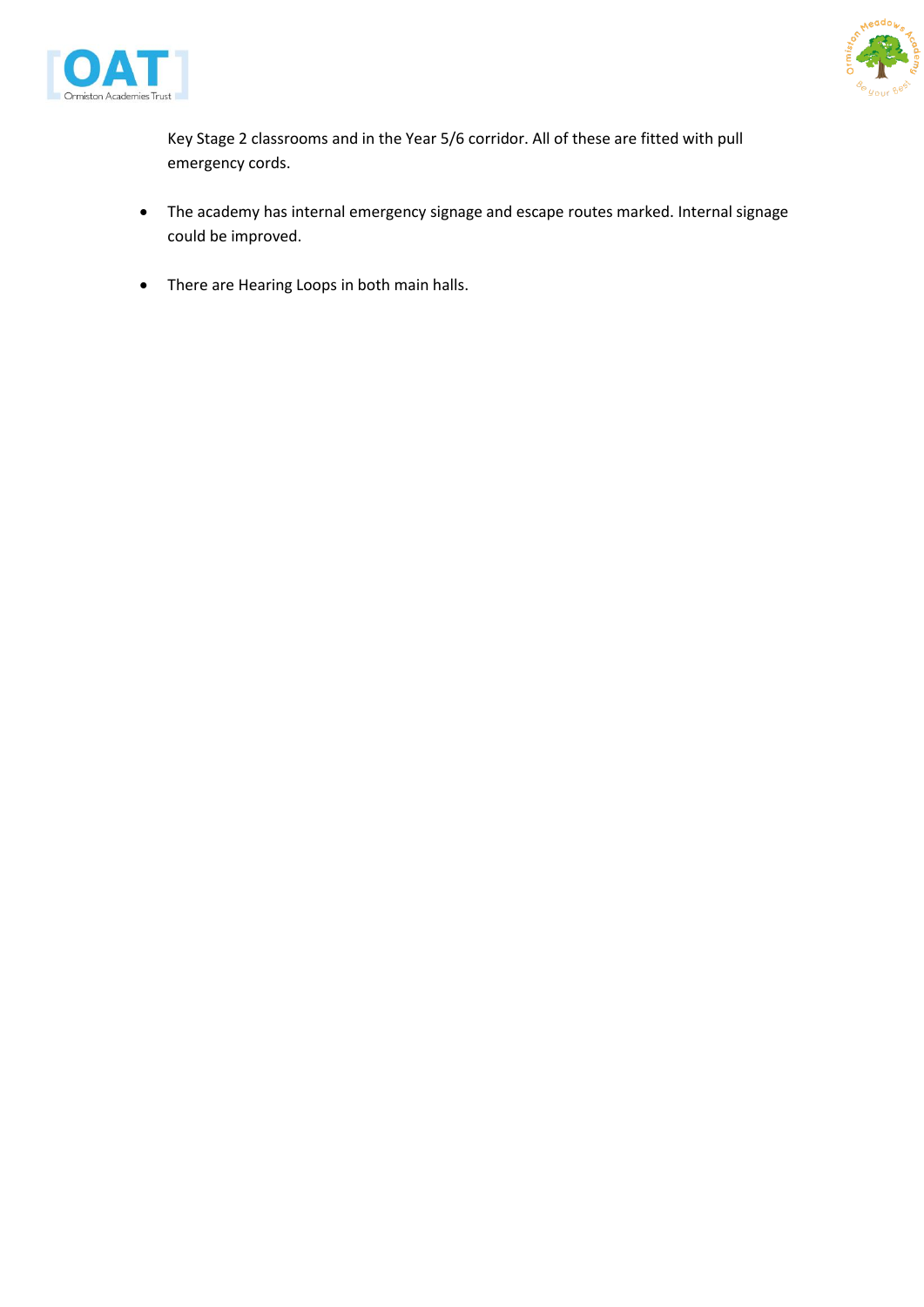



## **Accessibility Action Plan**

**Aim 1** To improve and maintain access to the **curriculum** for pupils with a disability

|                       | Targets                                                                                                       | <b>Strategies</b>                                                                                                                                                                                          | Timescale                 | Responsibilities                        | Success Criteria                                                                                                       |
|-----------------------|---------------------------------------------------------------------------------------------------------------|------------------------------------------------------------------------------------------------------------------------------------------------------------------------------------------------------------|---------------------------|-----------------------------------------|------------------------------------------------------------------------------------------------------------------------|
| Short<br>Term         | To ensure that pupils have<br>access to resources and<br>equipment to enable them to<br>access the curriculum | Ascertain gaps in provision<br>$\bullet$<br>Identify individual needs, in<br>$\bullet$<br>conjunction with outside agencies<br>Purchase resources<br>$\bullet$                                             | From<br>September<br>2017 | Class teachers<br><b>SENCO</b>          | Pupils have resources &<br>equipment required to<br>access the curriculum                                              |
|                       | To implement staffing<br>restructure                                                                          | Deploy TAs in line with pupil needs<br>$\bullet$<br>Provide training for TAs, in-house and<br>$\bullet$<br>from specialist trainers<br>Review provision in light of pupils'<br>$\bullet$<br>changing needs | From January<br>2018      | SENCO/ Inclusion<br>Tem                 | New staffing structure<br>is implemented without<br>gaps in pupil support                                              |
| Medium<br><b>Term</b> | To develop staff expertise<br>across the Academy                                                              | Identify training needs<br>$\bullet$<br>Deliver relevant training for all staff<br>$\bullet$                                                                                                               | From 2017-18              | SENCo/ SLT                              | All staff are confident in<br>managing needs of<br>pupils with physical<br>disabilities in their class                 |
| Long<br>Term          | To develop PE curriculum<br>opportunities                                                                     | Identify gaps in provision<br>$\bullet$<br>Offer staff training (in conjunction with<br>$\bullet$<br>PD Hub)<br>Liaise with outside agencies re:<br>$\bullet$<br>coaching & competitions                   | 2017-2018                 | PD Hub<br><b>SLT</b><br>PE Co-ordinator | All pupils can access PE,<br>with opportunities to<br>excel and to represent<br>the Academy in inter-<br>school sports |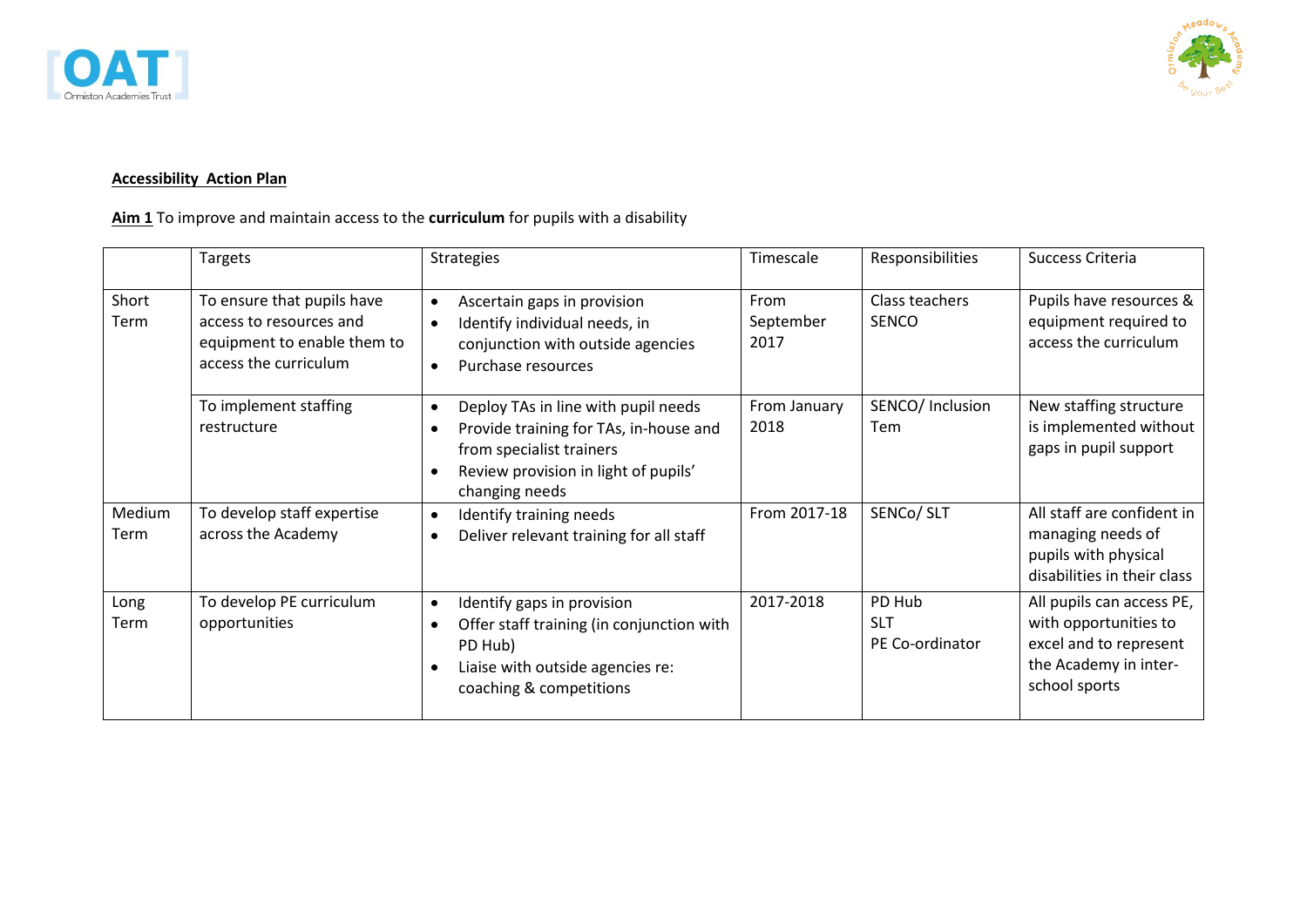



# **Aim 2** To improve and maintain access to the **physical environment** of the academy

|                | Targets                                                                                                                                                                                    | <b>Strategies</b>                                                                                             | Timescale | Responsibilities | Success Criteria                                |
|----------------|--------------------------------------------------------------------------------------------------------------------------------------------------------------------------------------------|---------------------------------------------------------------------------------------------------------------|-----------|------------------|-------------------------------------------------|
| Short<br>Term  |                                                                                                                                                                                            |                                                                                                               |           |                  |                                                 |
| Medium<br>Term | Identify and rectify uneven<br>areas of playground surface                                                                                                                                 | Repair surface where tarmacked area<br>meets bricks on edge of playground                                     | ?         | Site Manager     | Playground surface is                           |
|                |                                                                                                                                                                                            |                                                                                                               |           |                  | kept even                                       |
| Long<br>Term   | To improve the lay-out of car<br>parking spaces, with increased<br>number of Disabled Bays and<br>clearer designation of areas<br>for taxis to drop-off/ pick-up<br>pupils and turn around | Re-mark car park with additional disabled<br>bays (correctly-marked), taxi drop-off<br>zones and turning area | ?         | Governing body   | Improved accessibility<br>and safety in carpark |